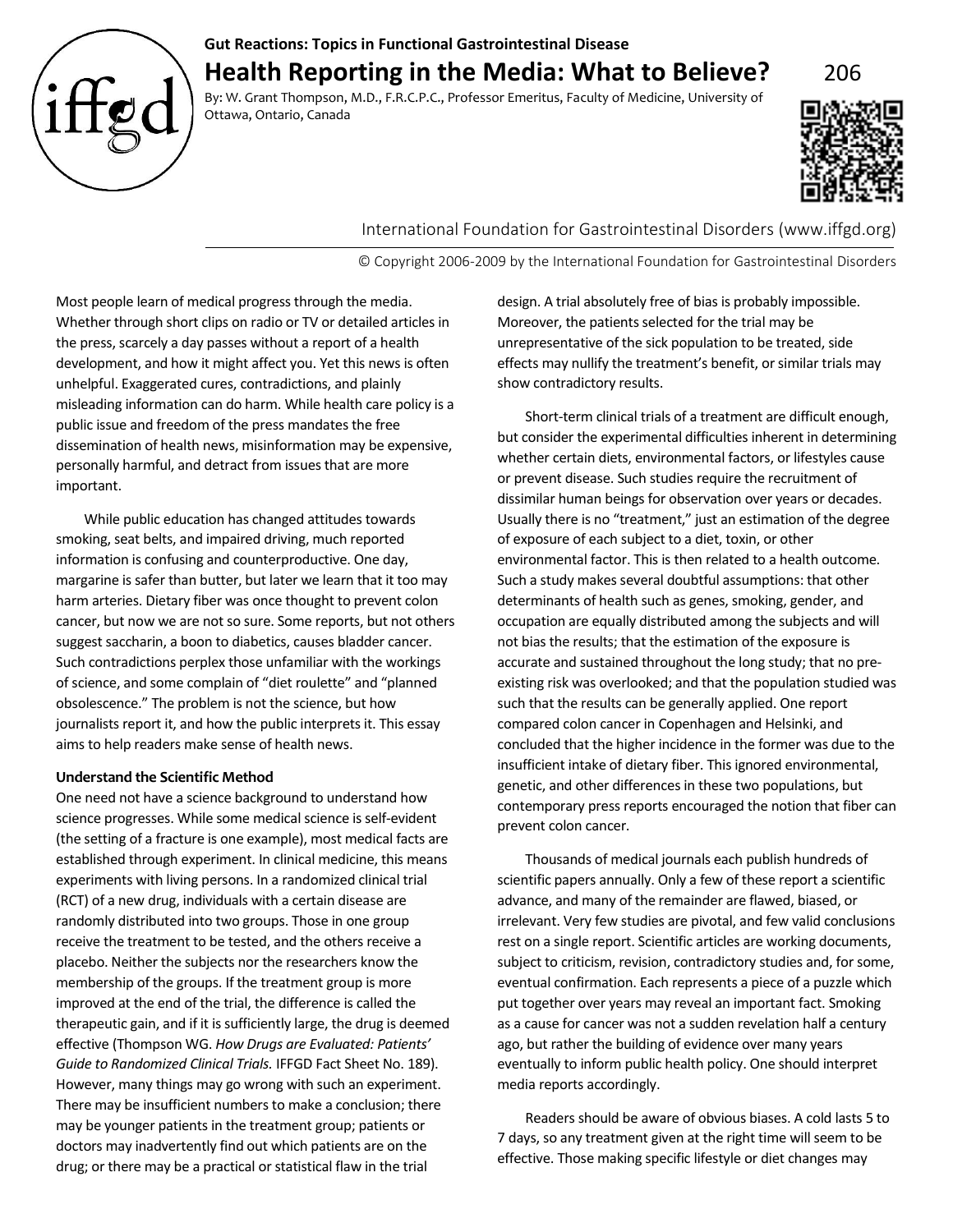simply be the more health conscious among us who also eschew smoking, use seatbelts, and get regular exercise. Bias is almost impossible to eradicate in long-term population studies, so evidence from many sources is required before drawing conclusions.

There are few absolutes in Medicine. Rather, data are interpreted in terms of probability. Suppose a certain diet, if taken over 5 years reduces the chance of death during that period by 2 percent. Note that this is not a large figure – possibly an observation due to chance. Secondly, it suggests that after 5 years, two more of 100 individuals taking the diet will be alive than another 100 not on the diet. Thirdly, many taking the diet will die anyway, and many not on the diet will survive. If the diet is complex, hard to achieve, and expensive over a lifetime, you would want to be certain the data underlying the conclusion was valid before undertaking it. Finally, switching late in life to a diet others have followed for years seems unlikely to benefit you. Risk assessment is difficult and most diet and lifestyle data are works in progress.

Information derived from one population may not apply to another. Genetics, sex, environment, age, nationality, race, and many other factors may have diverse effects on the disease under study. Diet and blood cholesterol levels may have very different impacts upon smokers and diabetics than others.

Science progresses in increments, punctuated by setbacks and only the occasional discovery heralds improved diagnosis or treatment. The "truth" is realized eventually by consensus, based upon data from several sources. Such caveats seldom are declared in media reports, or indeed by the researchers themselves.

#### **Understand the Media**

Reporters assigned to the health beat of a broadcaster or newspaper must submit to regular headlines and absolute deadlines. Science seldom obliges with a daily output of exciting news. Pressures to fill space and dramatize the subject are not in the interests of sober reporting. When reading media reports consider the following:

*The Nature of the Media* – Some news media and broadcasts inspire more trust than others do. Readers should judge the medium's reputation and independence. Reliability and critical appraisal seems more likely in a national newspaper than in tabloids at the supermarket checkout. Does the outlet have any connection to the news item? For example, does the same issue advertise the reported 'beneficial' product?

*The Credibility of the Journalist* – Does the journalist have a science background or any credential that might assist interpretation of scientific data to the public? A careful reporter will discuss the cons as well as the pros of study results. A good journalist interviews critics as well as the scientists that produce

the data. Journalists should try to put research in context and avoid over interpreting results.

*The Source of the Information* – Readers should insist upon knowing the source of a journalist's report. For example, pharmaceutical spokespersons are potentially biased sources of drug information. Normally, the researchers producing the data will first present their work at a scientific meeting. This is an important part of the process, but details of the study are sketchy in a 10-minute presentation and peer review is minimal. The real test is when the researchers publish their material in a scientific journal following careful scrutiny by reviewers and editors. The exact source(s) of published data should be included in the media article so the reader may judge their quality, and even look up the original report. Ideally, the journalist should take into account any accompanying editorial and critical letters to the editors in subsequent editions of the scientific journal. A cautious reporter will detail the need for further study to clarify new findings.

*Beware of Extravagant Claims – Caveat emptor (Let the* buyer beware)! If a news report of medical data seems too good or too outrageous to be true, it probably is. Beware particularly of confusing coincidence with causality. When two phenomena commonly occur together, it does not prove that one causes the other. The human condition is far too complicated to attribute certain diets to certain diseases based on a single observation. Too many other factors are at work. In a proper experiment, researchers try to neutralize or control these so that they do not obscure the results. Of course, associations are important to help generate hypotheses for future studies, but they are seldom worthy of headlines.

A misleading media report may be betrayed by the journalist's language, or the editor's headline. Most treatments improve a person's health, so one should distrust the word "cure." Despite several instances of dramatic discoveries over the last century (e.g., insulin, penicillin, polio vaccine and a bacterial cause for peptic ulcer), most scientific research is incremental. Contemporary heart treatments, drugs for Crohn's disease, immunity, and the human genome are taking years to establish. Terms such as "breakthrough," or "revolutionary" also should be distrusted also. Remember, bloodletting was a common treatment for many diseases for centuries. Its use was due to unwarranted enthusiasm, the placebo effect and the tendency of many diseases to improve. Slow, plodding, and sceptical science is the only sure protection we have against such an outrage.

*Beware the Anecdote* – Most of us have a friend, or have heard of someone, who claims to be cured by a treatment that has no scientific basis. Faith-based treatments are not necessarily harmful, but if they have adverse effects, or delay effective treatment, they can be so. Journalism thrives on the anecdote, the human-interest story – the attention-grabbing incident that "proves" the point. Nevertheless, anecdotes are poor science.